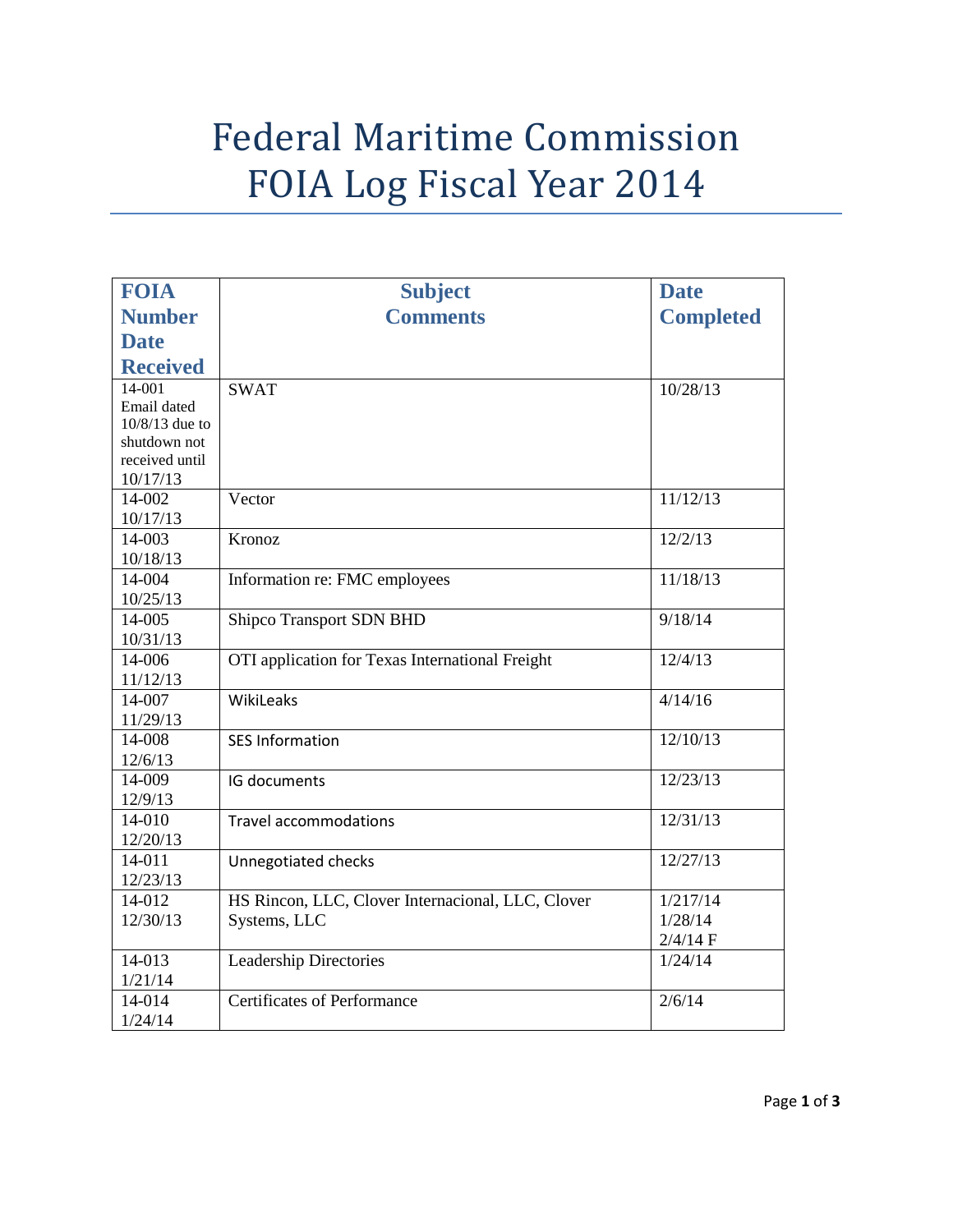| <b>FOIA</b>       | <b>Subject</b>                                   | <b>Date</b>      |
|-------------------|--------------------------------------------------|------------------|
| <b>Number</b>     | <b>Comments</b>                                  | <b>Completed</b> |
| <b>Date</b>       |                                                  |                  |
| <b>Received</b>   |                                                  |                  |
| 14-015            | <b>Travel Reports</b>                            | 4/9/14           |
| 1/27/14           |                                                  |                  |
| 14-016            | <b>Premium Travel Reports</b>                    | 4/10/14          |
| 1/22/14           |                                                  |                  |
| 14-017            | <b>Premium Travel Reports</b>                    | 4/10/14          |
| 1/22/14           |                                                  |                  |
| 14-018            | <b>Premium Travel Reports</b>                    | 4/14/14          |
| 1/22/14           | Senior Federal Traveler Reports                  |                  |
| 14-019            | <b>Premium Travel Reports</b>                    | 4/22/14          |
| 1/22/14           |                                                  |                  |
| 14-020            | Premium Travel Reports                           | 4/22/14          |
| 2/7/14            |                                                  |                  |
| 14-021            | Information from OIG                             | 3/25/14          |
| 2/28/14           | Portion of responsive documents referred to NCUA |                  |
| 14-022<br>3/6/14  | <b>Premium Travel Reports</b>                    | 4/24/14          |
| 14-023            | Premium Travel Reports (Ohio)                    | 3/24/14          |
| 3/6/14            |                                                  |                  |
| 14-024            | <b>City Ocean Logistics</b>                      | 4/3/14           |
| 3/7/14            |                                                  |                  |
| 14-025            | China Shipping                                   | 4/3/14           |
| 3/7/14            |                                                  |                  |
| 14-026            | Encompass Global Logistics, LLC                  | 4/21/14          |
| 3/25/14           | GB America, LLC                                  |                  |
| 14-027            | Clover Internacional, LLC                        | 4/4/14           |
| 3/28/14           |                                                  |                  |
| 14-028            | Informal Docket 1935(I)                          | 4/28/14          |
| 4/23/14           |                                                  |                  |
| 14-029            | OIG weekly activity reports                      | 6/6/14           |
| 6/5/14            |                                                  |                  |
| 14-030            | Questions for the Record                         | 7/8/14           |
| 6/10/14           |                                                  |                  |
| 14-031            | Documents regarding FMC docketed proceedings     | 6/26/14          |
| 6/12/14           |                                                  |                  |
| 14-032            | Crowley Logistics, Inc.                          | 7/2/14           |
| 6/12/14<br>14-033 | FOIA logs                                        | 7/2/14           |
| 6/17/14           |                                                  |                  |
| 14-034            | FMC Style Manual                                 | 7/9/14           |
| 6/20/14           |                                                  |                  |